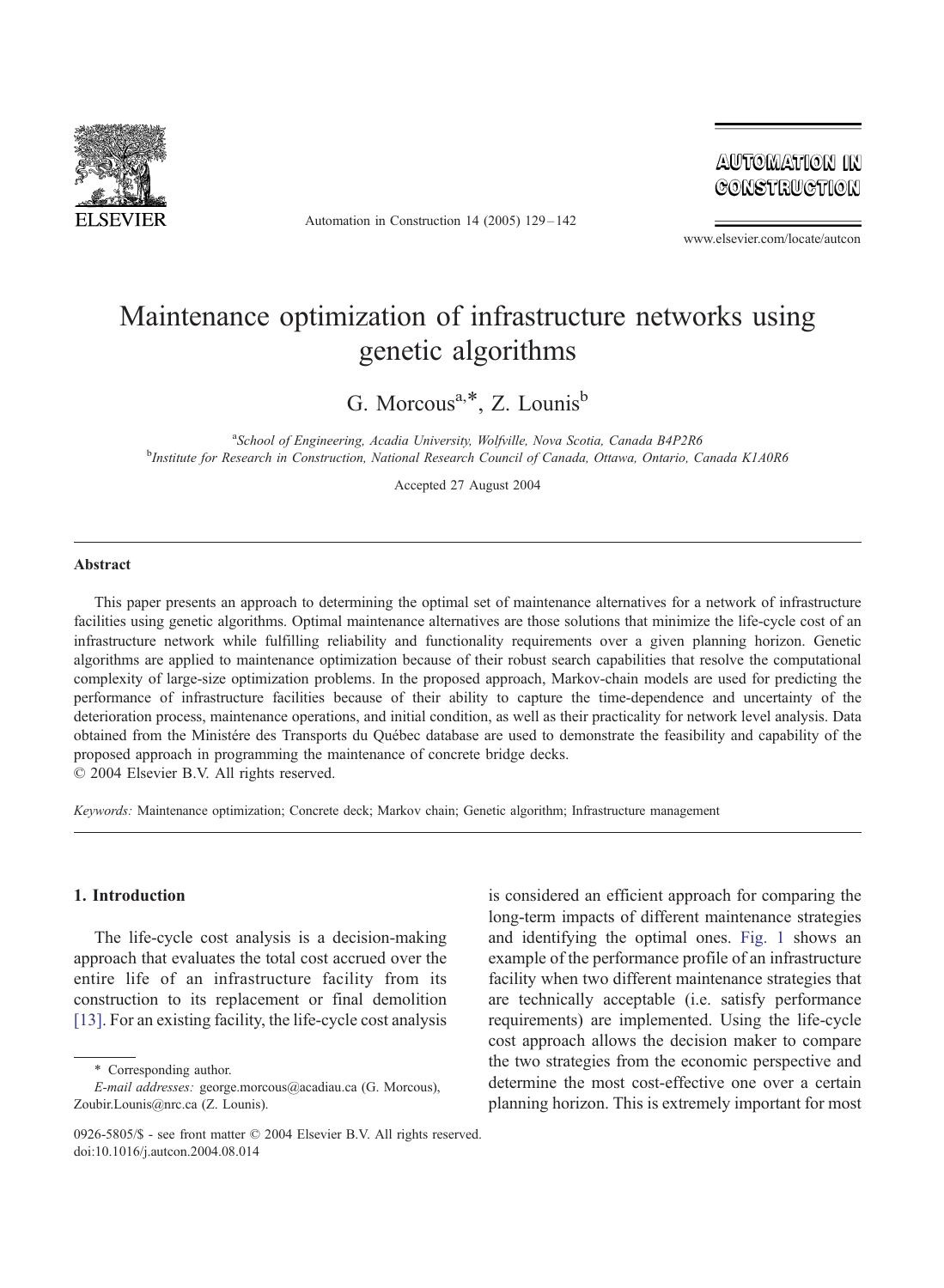<span id="page-1-0"></span>

Fig. 1. Performance profiles of two different maintenance strategies.

facility managers because of the limitations on the availability of resources required to fulfill even urgent maintenance needs.

Infrastructure management systems have been developed to apply the life-cycle costing approach to optimize maintenance decisions at both network and project levels and achieving network/project performance requirements under financial constraints. Since the early 1980s, many optimization techniques have been adopted for this purpose, such as optimal control theory, linear and nonlinear programming, dynamic programming, and integer programming [\[10,14,19\].](#page-13-0) Although these optimization techniques have provided satisfactory results, many agencies still prefer using traditional methods of maintenance optimization in spite of their arbitrary nature and relatively low degree of accuracy. These methods are mostly heuristic and based on subjective ranking and priority rules developed by domain experts. The reason of this preference is due in-part to the mathematical complication of formulating a maintenance optimization problem using these techniques in addition to the computational complexity associated with large size networks.

Genetic Algorithms (GAs) are robust, practical, and general-purpose stochastic search-based optimization techniques that can provide a comparable level of accuracy while being more efficient than conventional optimization techniques. GAs were developed by Holland in the early 1970s based on the principles of natural selection and genetics [\[12\].](#page-13-0) Since the early 1990s, GAs have been extensively used by many researchers in civil engineering for solving global optimization problems, such as the design of structures and transportation networks [\[25,28\].](#page-13-0) Although the area of global optimization comprises several techniques, such as simulated annealing, and Tabu Search, GAs are highly recognized for their computational efficiency. This is mainly because other techniques select a single solution and randomly change it until it reaches the best solution, which requires several iterations. GAs, on the other hand, store multiple solutions to the problem (i.e. population) and use probabilistic rules to generate new and better populations, which is more efficient and increases the likelihood of finding optimal solutions in a timely fashion [\[11\].](#page-13-0) In addition, GAs use information on the objective function only and do not require any information on its gradients, which greatly simplifies the mathematics of the problem.

The use of GAs in maintenance optimization has been introduced by Fwa et al. [\[7\]](#page-13-0) in an investigation that led to the development of a computer model, known as PAVENET, for maintenance planning of pavement networks. Updated versions of this model were developed to demonstrate the use of GAs in solving the trade-off between maintenance and rehabilitation activities and resolving the complexity of multiobjective problems [\[5,6\].](#page-13-0) Liu et al. [\[15\]](#page-13-0) and Miyamoto et al. [\[22\]](#page-13-0) also developed GA-based models for the determination of optimal long-term maintenance strategies of bridge deck networks. In all these investigations, linear and nonlinear deterministic models were used for predicting the future condition of a pavement section or a bridge deck as a function of its initial condition, governing deterioration parameters, and impact of maintenance alternatives. This is because of the simplicity and computational efficiency of deterministic deterioration models. However, these models neglect the uncertainty due to the stochastic nature of infrastructure deterioration and presence of unobserved variables and measurement errors.

State-of-the art infrastructure management systems, such as Pontis, BRIDGIT, and MicroPAVER, use stochastic Markov chains for predicting the future condition of infrastructure components, systems, and networks [\[9,27\].](#page-13-0) A Markov chain is a special case of the Markov process whose development can be treated as a series of transitions between certain states. A stochastic process is considered as a Markov process if the probability of a future state in the process depends only on the present state and not on how it was attained [\[24\].](#page-13-0) Markov-chains are used as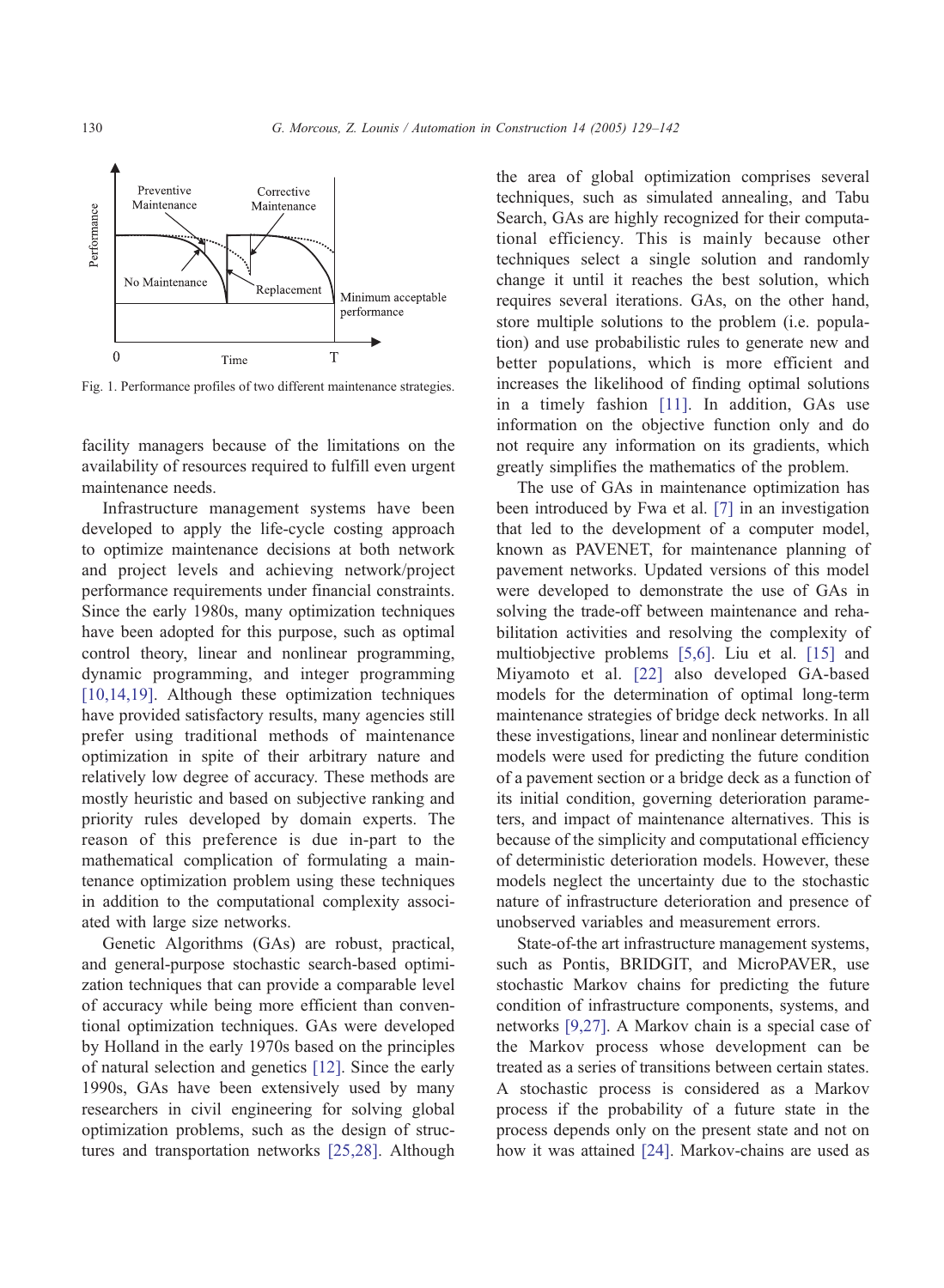performance prediction models for infrastructure by defining discrete condition states and accumulating the probability of transition from one condition state to another over multiple discrete time intervals [\[1\].](#page-13-0) These stochastic models have two main advantages over deterministic models. First, they are able to capture the considerable randomness that affects the performance of structures due to uncertainties in initial condition, applied stresses, condition assessment, and inherent uncertainty of the deterioration process [\[16\].](#page-13-0) Second, they are incremental models that account for the current condition in predicting the future condition [\[18\].](#page-13-0) Moreover, Markov-chain models are practical in dealing with large-sized networks due to their computational efficiency and simplicity of use.

The objective of this paper is to present an approach that uses genetic algorithms in conjunction with Markov-chain models for programming maintenance alternatives. The proposed approach is expected to enhance the capability and efficiency of the optimization module in the existing infrastructure management systems. The first section presents the proposed formulation of the maintenance optimization problem. The second section presents the solution of this problem using a genetic algorithm. The last section demonstrates the feasibility of the proposed approach using an application example on concrete bridge decks.

#### 2. Problem formulation

From a review of the literature, the only maintenance optimization model that combines the use of Markov-chain models and genetic algorithms is the pavement management optimization model proposed by Ferreira et al. [\[4\].](#page-13-0) This model is a segment-linked model that identifies the segments of the road network where maintenance actions should be applied every year in the planning horizon. The decision variables in this model represent the instruments that can be applied to change the state of each segment. This is practical when there is a small number of segments, however, it is computationally inefficient for a network with a large number of segments, which is the case of most infrastructure networks. To address this problem, the proposed formulation of the maintenance optimization problem classifies infrastructure facilities

into groups according to some explanatory variables, such as type, material properties, operating loads, and environmental conditions, which govern the facility performance. In this formulation, all facilities of the same group are assumed to have the same performance characteristics and should be analyzed in a similar manner. The objectives of such a classification are threefold: (i) achieve reliable performance modeling; (ii) reduce the computational complexity of the optimization problem; and (iii) provide the decision maker with the flexibility to select the specific facility that will be treated in every year according to some other intangible factors (e.g. social, environmental, political, etc.) that cannot be easily considered in the formulation. The parameters of the proposed formulation are defined as follows:

G=number of facility groups;

T=number of years in the planning horizon;

S=number of condition states in the adopted rating system;

 $Q_g$ =total quantity of facilities in group g (number of units, length, or area);

 $M<sub>g</sub>$ =number of possible maintenance alternatives for facilities in group g;

 $\mathbf{D}_{\text{gt}}$ =condition vector (1×S) of group g at the beginning of year  $t$ ;

$$
\boldsymbol{D}_{gt} = |d_{gt}^{1} \quad d_{gt}^{2} \quad \dots \quad d_{gt}^{s}| \tag{1}
$$

where,  $d_{gt}^{s}$ =percentage of facilities from group g in condition state s at year t.  $P_{gm}$ =transition probability matrix  $(S \times S)$  of group g when the maintenance alternative  $m$  is implemented;

$$
\boldsymbol{P}_{gm} = \begin{bmatrix} P_{gm}^{1,1} & P_{gm}^{1,2} & \cdots & P_{gm}^{1,S} \\ P_{gm}^{2,1} & P_{gm}^{2,2} & \cdots & P_{gm}^{2,S} \\ \vdots & \vdots & \ddots & \vdots \\ P_{gm}^{S,1} & P_{gm}^{S,2} & \cdots & P_{gm}^{S,S} \end{bmatrix} \tag{2}
$$

where,  $p_{gm}^{i,j}$ =transition probability of group g from condition state  $i$  to condition state  $j$  during 1 year when the maintenance alternative  $m$  is implemented.

Transition probabilities are obtained either from accumulated condition data or by using an expert judgment elicitation procedure, which requires the participation of domain experts [\[26\].](#page-13-0)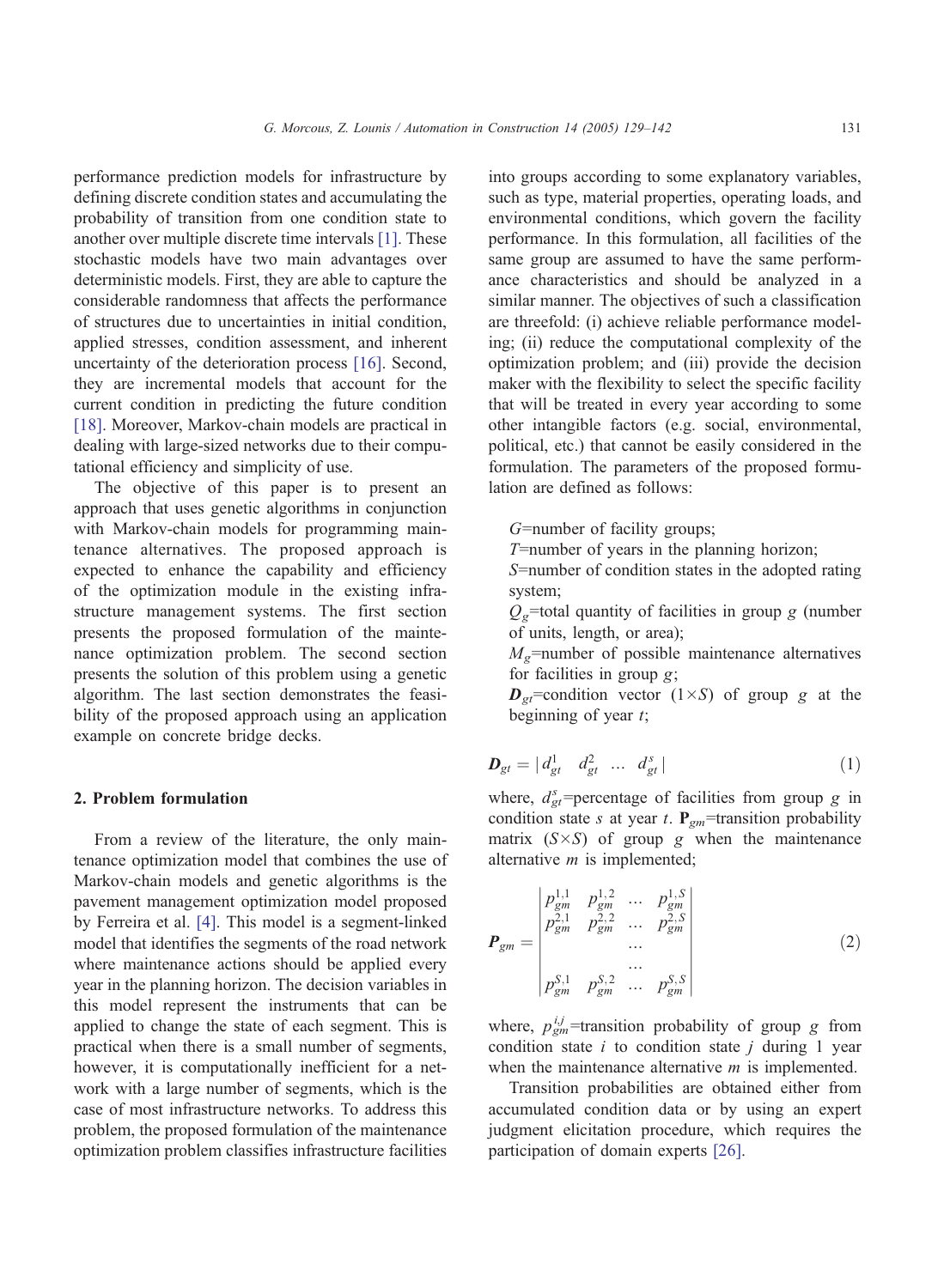$X_{emt}$ =maintenance vector (1×S) of group g for maintenance alternative  $m$  during year  $t$ ;

$$
X_{gmt} = \begin{vmatrix} x_{gmt}^1 & x_{gmt}^2 & \dots & x_{gmt}^S \end{vmatrix} \tag{3}
$$

where,  $x_{gm}$ <sup>s</sup>=percentage of facilities in group g and condition state s that had the maintenance alternative  $m$  during year  $t$ .

 $C_{\text{gm}}$ =cost vector (S×1) of group g and maintenance alternative m.

$$
\boldsymbol{C}_{gm} = \begin{vmatrix} c_{gm}^1 \\ c_{gm}^2 \\ \vdots \\ c_{gm}^S \end{vmatrix} \tag{4}
$$

where,  $c_{gm}^s$ =unit cost of implementing maintenance alternative  $m$  on the facilities in group  $\varrho$  and condition state s (these unit costs have to be adjusted for inflation when long planning horizons are used).

The condition of facilities from group  $g$  at year  $t$ can be predicted using the initial condition vector at year  $(t-1)$  and the transition probability matrices corresponding to the maintenance alternatives taken during this year multiplied by the maintenance vectors of this year as follows:

$$
D_{gt} = \sum_{m=1}^{m=M_g} D_{g(t-1)} \big( I X_{gm(t-1)} \big) \mathbf{P}_{gm} \tag{5}
$$

where,  $\boldsymbol{I}$  is a unit vector  $(S \times 1)$ 

This equation corresponds to the Chapman–Kolmogorov equations that define the multi-step transitions for any values of the time  $t$  that is greater than or equal to 1 and less than or equal to T. The present value of the total cost of maintenance alternatives implemented on facilities from group g over the entire planning horizon T, denoted  $\overline{PV}_{g}^{T}$ , assuming a discount rate  $r$ , can be calculated as follows:

$$
PV_g^T = Q_g \sum_{t=1}^{t=T} \sum_{m=1}^{m=M_g} \frac{D_{gt}(IX_{gm})C_{gm}}{(1+r)^t}
$$
(6)

The users' costs and failure costs can be discounted and added to the above maintenance cost to obtain the total cost when adequate data become available.

Considering the maintenance costs only, the objective is to minimize the sum of the present value of the maintenance costs of all facility groups while keeping the condition of every group at any time above a predefined threshold value. The optimization problem can be formulated as follows:

$$
\text{Minimize} \quad \sum_{g=1}^{g=G} P V_g^T \tag{7a}
$$

$$
Subject to: \mathbf{D}_{gt}^{Cum} \geqslant \mathbf{D}_{g}^{Thr} \tag{7b}
$$

where  $\mathbf{D}_{gt}^{\text{Cum}}$  is the cumulative condition vector of group  $g$  at the beginning of year  $t$ , which contains the percentages of facilities whose condition is equal to or higher than a given condition state.  $D_g^{\text{Thr}}$  is the threshold condition vector  $(1\times S)$  of group g, which represents the minimum acceptable conditions that will be compared with the cumulative condition vector in every year. The threshold conditions are determined by the facility managers or domain experts based on their condition requirements and budget availability (i.e. user defined). The threshold condition vectors represent the constraints of the cost minimization problem that differ also from one group to another. This is because the definition of facility groups considers governing deterioration parameters that implicitly represent the importance and vulnerability of the infrastructure and, consequently, control the determination of the minimum acceptable condition. For instance, bridge decks on express highways with high traffic volume are more important than those on collector highways with low traffic volume. Therefore, the minimum acceptable condition of bridge decks on an express highway is higher than that of bridge decks on a collector highway. Other constraints, such as non-negativity constraints, are applied to this optimization model in order to guarantee the feasibility of the solutions obtained.

The previous optimization problem is based on cost minimization. However, in some cases where there are constraints on the maintenance budget available for every year in the planning horizon, the optimization problem can be formulated differently as a quality maximization problem. In this case, the objective function tends to maximize the average network condition given the annual budget con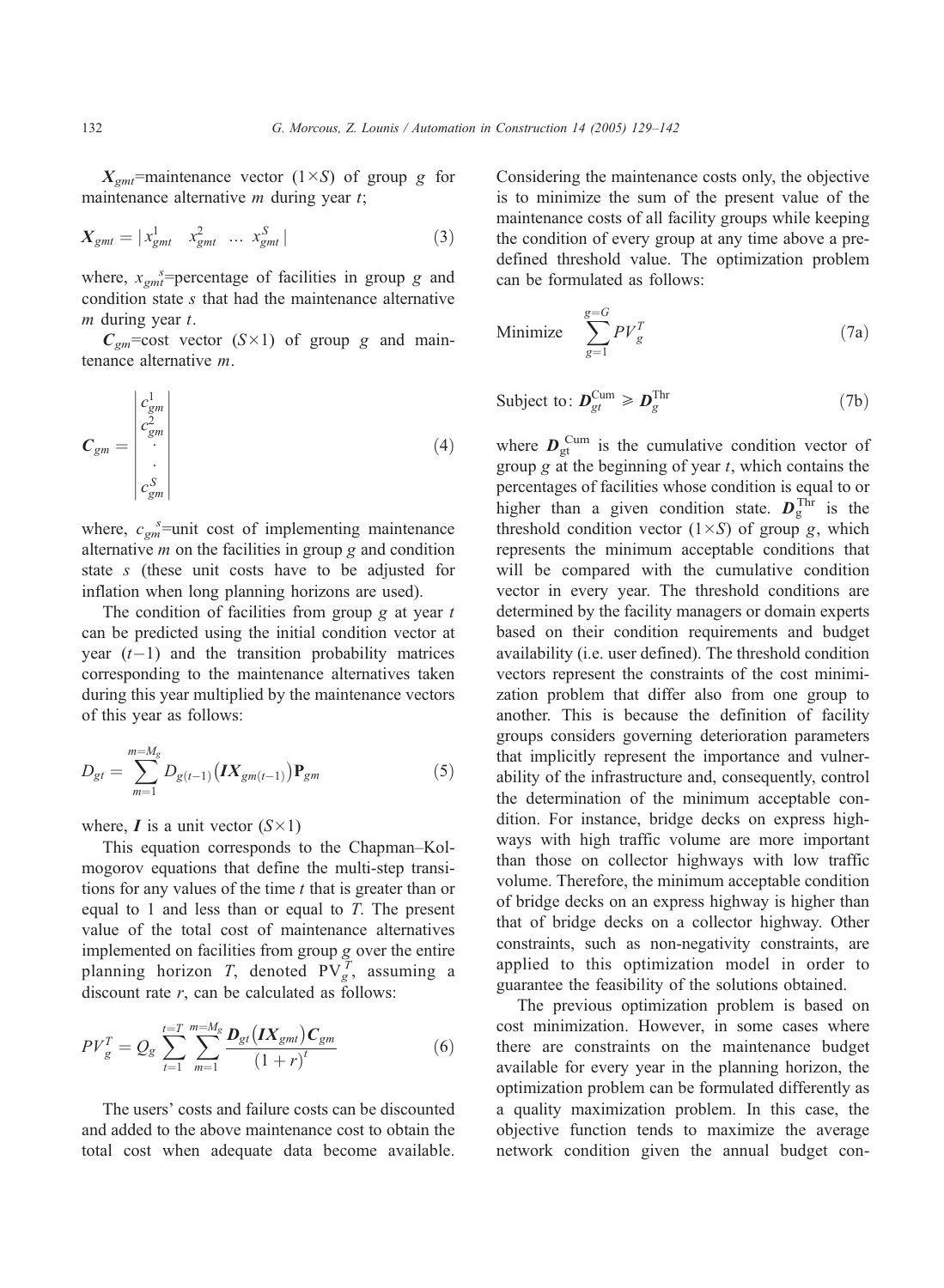straints. The maintenance optimization problem can be formulated as follows:

$$
\text{Maximize} \quad \frac{\sum_{s=1}^{s=S} S \sum_{t=1}^{t=T} \sum_{g=1}^{g=G} d_{gt}^s}{TG} \tag{8a}
$$

Subject to : 
$$
\sum_{g=1}^{g=G} Q_g \sum_{m=1}^{m=M_g} D_{gl} I X_{gmt} C_{gm} \le B_t
$$
 (8b)

where,  $B_t$  is the maintenance budget available for year t. The following section demonstrates the use of GA optimization techniques to solve the cost minimization problem presented in Eqs. (7a) and (7b). However, the same procedures can be applied to solve the quality maximization problems presented in Eqs. (8a) and (8b).

## 3. Maintenance optimization using Genetic Algorithms

[Fig. 2](#page-5-0) shows a simplified flow chart of the process of problem-solving using GAs. This process starts with identifying the parameters that describe the solutions of the given problem and determining its objective function and constraints (which were presented in the problem formulation). The following step is encoding the problem solutions into genetic representation (i.e. chromosomes). In this representation, each solution contains several genes that can be manipulated by the genetic operators described later. These genes are represented by a string of symbols that can be obtained using different encoding methods [\[8\].](#page-13-0) A binary encoding method is used for the current problem because it allows fast computation and easy manipulation of genes [\[22\].](#page-13-0) Three issues have to be considered when encoding and decoding between chromosomes and solutions: feasibility, legality, and uniqueness of mapping. Feasibility means that the decoded solutions lie in the feasible region of the given problem, which is determined by the problem constraints. Legality refers to whether decoding chromosomes results in meaningful solutions. Uniqueness of mapping means that each chromosome can be decoded into a single solution. The one-to-one mapping is considered the best mapping method since it allows easy and fast decoding. However, this method may yield a number of illegal chromosomes having lethal genes, which decreases the efficiency of calculation. Therefore, a trade-off between the simplicity of mapping and legality of solutions is required for a good genetic representation.

[Fig. 3](#page-6-0) shows the genetic representation of an individual solution for the current problem. This solution identifies the percentages of facilities in each group  $(g)$  and condition state  $(s)$  that are subjected to each maintenance alternative  $(m)$  in every year  $(t)$ . For each maintenance alternative, a 5-bit binary code is used to express 32 different values. The values corresponding to different maintenance alternatives are divided by their total sum to calculate the percentages of facilities that are subjected to each maintenance alternative. [Fig. 4](#page-6-0) shows an example for the binary code of three maintenance alternatives. The percentages of facilities subjected to each alternative are 50%, 21%, and 29% based on the ratio of the decoded value relative to the sum of all decoded values. Although this is considered to be an indirect and complicated mapping method, it eliminates the presence of lethal genes that negatively affects the computational efficiency of the GA.

Then, the GA randomly selects an initial pool of solutions, referred to as the parent pool or population, with a predefined size. The individuals of this population are evaluated using the so-called "fitness" function", which is determined based on the objective function and the constraints presented earlier. For cost minimization problems, the fitter individual is the one with lower present value of the total maintenance costs. Since the maintenance programming is a constraint optimization problem, the penalty method is used to account for the constraints and ensure the feasibility of the obtained solutions. If an individual does not satisfy the condition constraint (i.e. facility condition is less than the threshold values), a penalty is applied in the form of extra maintenance cost. This reduces the fitness value of the individual and decreases its probability of being selected in the next generation. Performance prediction models and cost models are necessary inputs to the evaluation of candidate solutions.

Two processes are implemented on the parent pool to generate a new pool of solutions, referred to as the offspring pool. Selection is the first process and is considered the driving force of the GA since its selects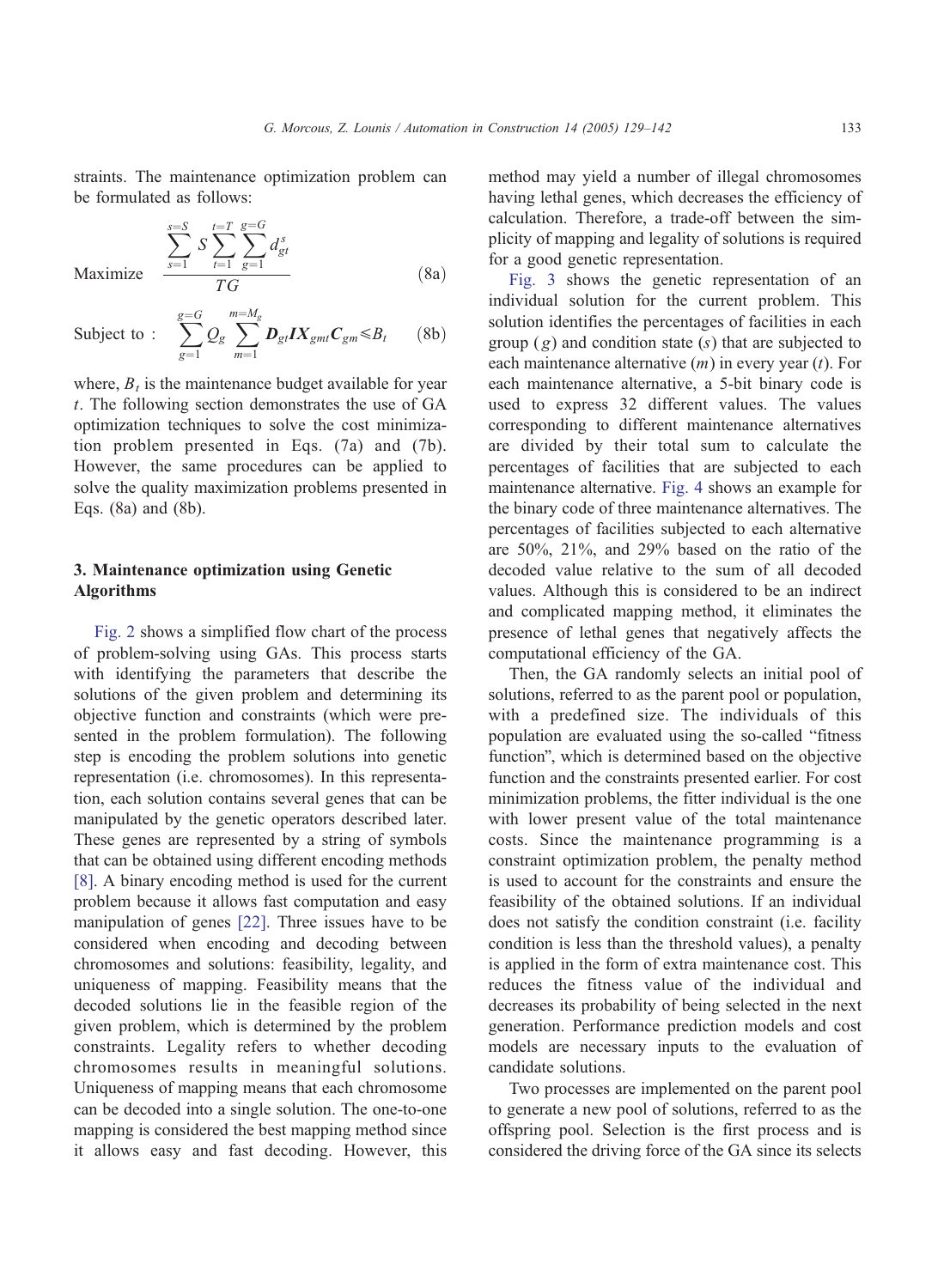<span id="page-5-0"></span>

Fig. 2. Flow chart of problem solving using genetic algorithm.

the most promising chromosomes from the parent pool and generates a mating pool that has the same number of chromosomes. Several selection schemes, such as roulette-wheel, tournament selection, and linear and exponential ranking selection, can be adopted [\[3\]](#page-13-0). For the current problem, the roulettewheel scheme was used, which is a common stochastic procedure that correlates the probability of selection for each chromosome to its fitness value calculated earlier. Evolution is the second process in which the chromosomes of the mating pool are manipulated by two genetic operations, crossover and mutation, in order to produce a new offspring pool. In the crossover operation, pairs of parent chromosomes are randomly selected with probability  $(p<sub>c</sub>)$  and each pair exchanges the genes of the two chromosomes at a crossing site randomly selected to accelerate the search. This operation produces offspring solutions that have combined features from the parent solutions, which is known as "exploitation". A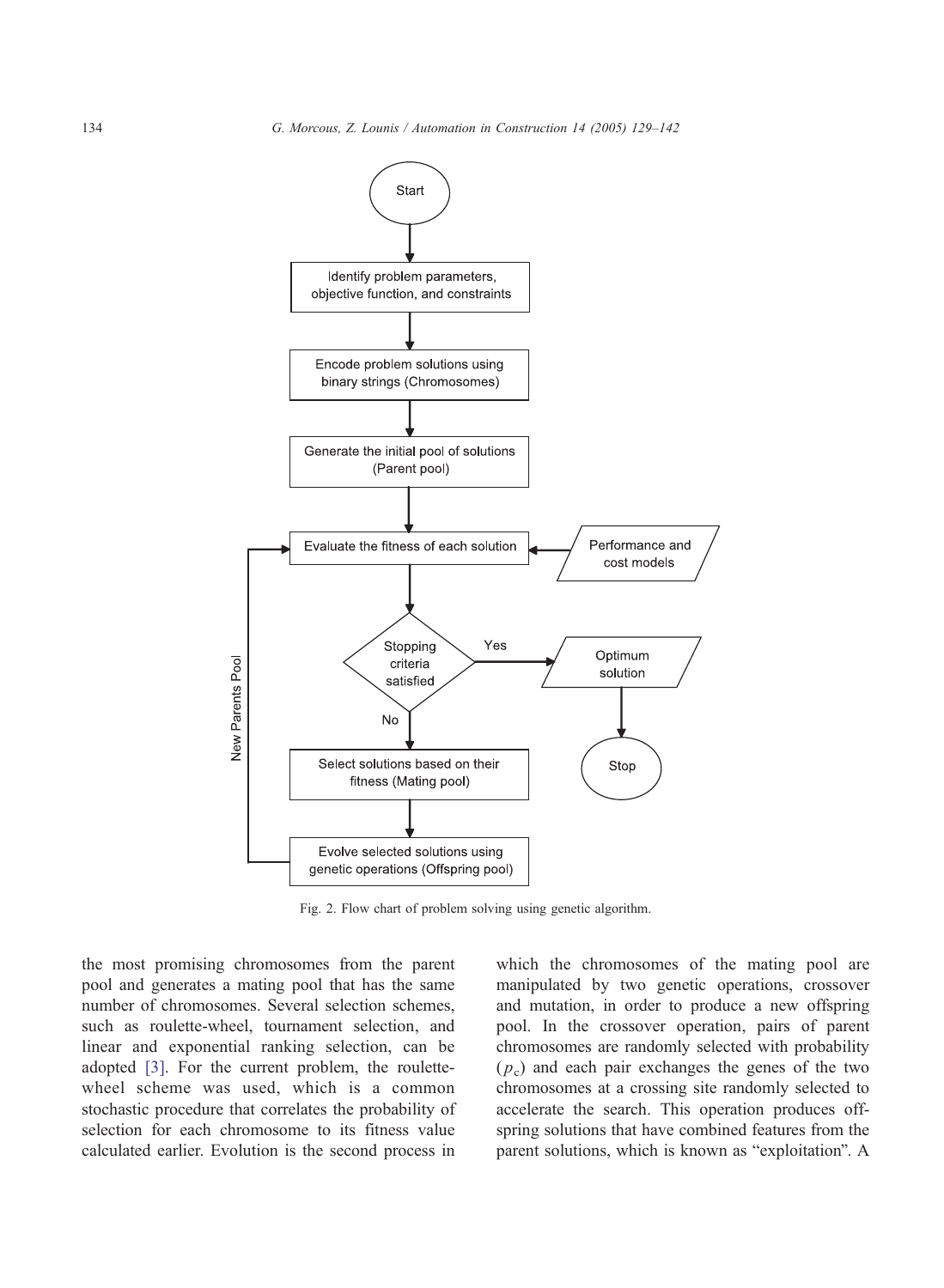<span id="page-6-0"></span>

Fig. 3. Genetic encoding of problem solutions.

high crossover probability allows the generation of promising solution quite fast. In the mutation operation, parent chromosomes are selected and their genes are changed randomly from 0 to 1, or vice versa, and with probability  $(p_m)$  to conduct a random search. This operation introduces random changes into a small fraction of solutions to try potential solutions that have never been selected while it avoids being trapped in a local optima, which is known as "exploration". A very low mutation probability reduces the possibility of exploring new solutions, while a very high mutation probability may seriously affect the convergence of solutions.

The resulting population is then evaluated using the fitness function and used as a new parent population. The selection and evolution processes are repeated iteratively until a predefined stopping criterion is satisfied. This criterion may specify the maximum number of iterations, minimum improvement in the average fitness, or both. The optimum solution is determined as the solution that has the highest fitness in these iterations.

**Maintenance Alternatives** 

|                               |             | 2 | 3  |    |
|-------------------------------|-------------|---|----|----|
|                               |             |   | 0  |    |
|                               | $\mathbf 0$ |   |    |    |
|                               | 0           |   | 0  |    |
|                               | 0           | 0 |    |    |
|                               |             | 0 | 0  |    |
| Value                         | 17          |   | 10 | 34 |
| Percentage   50% 21% 29% 100% |             |   |    |    |

Fig. 4. Example for decoding a solution.

#### 4. Application

Highway bridges are considered the most critical and vital links in any transportation network because the full or partial failure of these links affects significantly the overall performance of the network and may lead to catastrophes and serious economic impacts. Concrete bridge decks are the weakest links and the most expensive elements of most bridge systems in North America and Europe, from durability point of view [\[2\].](#page-13-0) This is mainly due to the effects of the corrosion of reinforcing steel because of using deicing chemicals in winter, freezing and thawing cycles, and direct exposure to traffic loads [\[17\].](#page-13-0) Concrete bridge decks are selected as a "proof of concept" application of the proposed approach, however, the same procedures can be applied to other infrastructure facilities.

The data required for developing Markov-chain models of concrete bridge decks are obtained from the Ministére des Transports du Québec (MTQ) database, which is part of a comprehensive system for managing highway structures in Québec. This database includes inventory data, which consists of bridge identification, description, environment, and geometry; condition data, which contains the results of the detailed visual inspections carried out on all bridges approximately every 3 years; and maintenance data, which includes the estimated costs and expected times for recommended maintenance and rehabilitation activities. The condition data comprises two condition ratings [\[20\]:](#page-13-0) (i) material condition rating (MCR), which represents the condition of an element based on the severity and extent of observed defects, and (ii) performance condition rating (PCR), which describes the condition of an element based on its ability to perform the intended function in the structure. Both the MCR and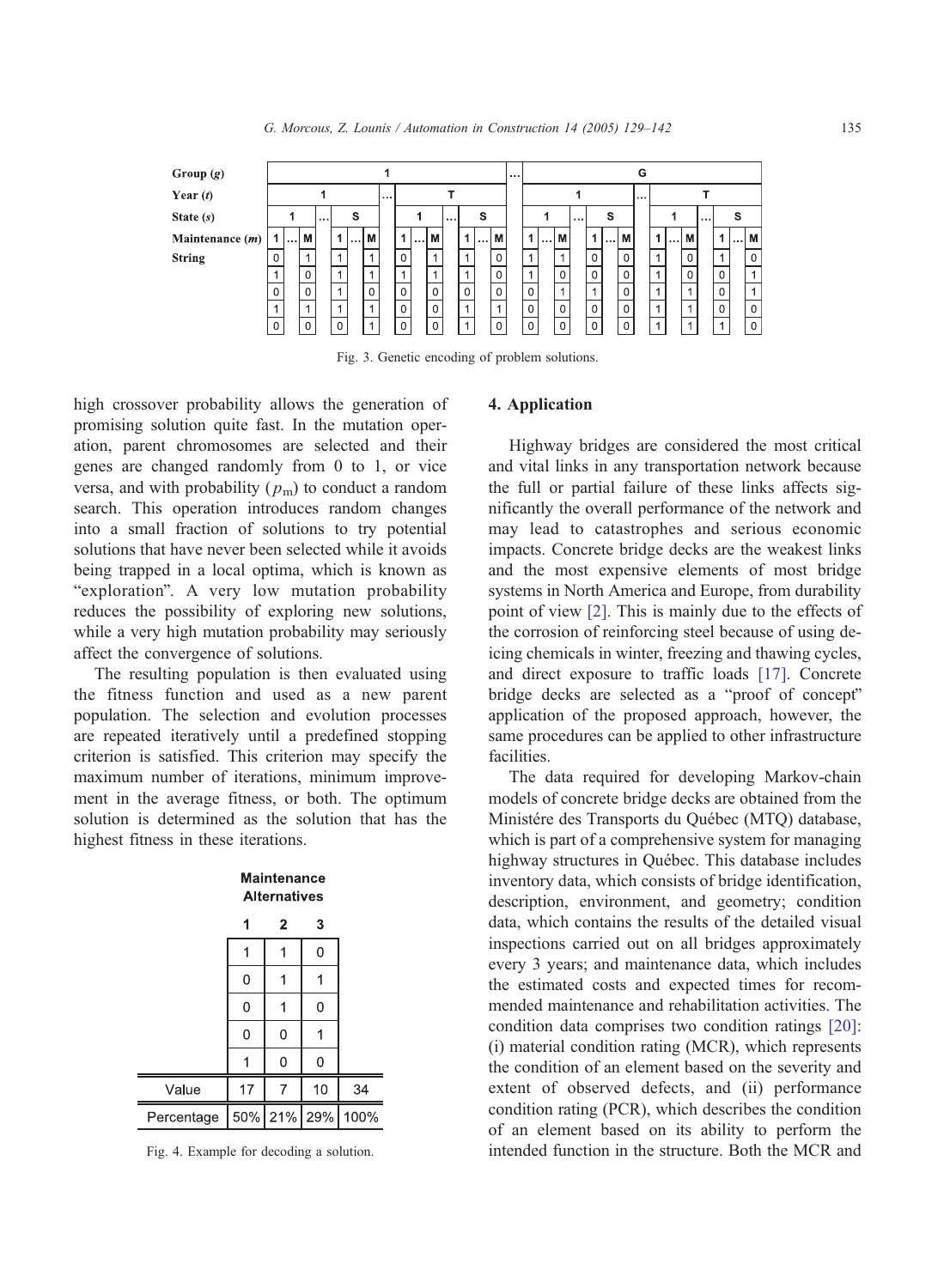<span id="page-7-0"></span>

Fig. 5. Material condition rating system used by MTQ (MTQ 1995).

PCR are represented in an ordinal rating scale that ranges from 1 to 6, where 6 represents the condition of a new and undamaged element. Because MCR is the governing parameter in most of MTQ maintenance decisions, transition probability matrices are developed for MCR only. Fig. 5 shows how the MCR of an element is determined given the type of element (i.e., primary, secondary, or auxiliary), percentage of the material defects in the element cross-section, surface area, or length, and the severity of these defects (i.e. very low, low, medium, severe, and very severe).

The MTQ data are screened by filtering out the records with missing or inconsistent condition data, which resulted in data for 9181 concrete bridge decks. Each deck consists of seven elements that are evaluated in every inspection: wearing surface, drain-

|                         | 6            | 5              | 4                         | 3                | $\overline{2}$   |             |                         | 6              | 5              | 4              | 3               | $\overline{2}$ |                  |
|-------------------------|--------------|----------------|---------------------------|------------------|------------------|-------------|-------------------------|----------------|----------------|----------------|-----------------|----------------|------------------|
| 6                       | 0.98         | 0.02           | $\mathbf 0$               | 0                | 0                | $\mathbf 0$ | 6                       | 0.93           | 0.07           | $\mathbf 0$    | $\mathbf 0$     | $\mathbf 0$    | 0                |
| 5                       | $\mathbf{0}$ | 0.96           | 0.04                      | $\overline{0}$   | $\overline{0}$   | $\Omega$    | 5                       | $\mathbf{0}$   | 0.93           | 0.07           | $\mathbf 0$     | $\mathbf{0}$   | $\mathbf 0$      |
| $\overline{4}$          | $\mathbf 0$  | $\mathbf 0$    | 0.93                      | 0.07             | 0                | $\Omega$    | 4                       | $\overline{0}$ | 0              | 0.94           | 0.06            | $\mathbf{0}$   | $\mathbf 0$      |
| 3                       | $\mathbf 0$  | $\mathbf 0$    | $\mathbf 0$               | 0.84             | 0.16             | 0.0         | 3                       | $\mathbf 0$    | 0              | 0              | 0.94            | 0.06           | $\mathbf 0$      |
| $\overline{2}$          | $\mathbf 0$  | $\mathbf 0$    | $\mathbf 0$               | $\mathbf 0$      | 0.92             | 0.08        | $\overline{2}$          | $\mathbf 0$    | 0              | 0              | $\mathbf 0$     | 0.90           | 0.10             |
| 1                       | 0            | $\mathbf 0$    | $\mathbf 0$               | 0                | $\boldsymbol{0}$ | 1.00        | 1                       | $\mathbf 0$    | 0              | 0              | $\mathbf 0$     | $\mathbf 0$    | 1.00             |
|                         |              |                | <b>Benign environment</b> |                  |                  |             |                         |                |                |                | Low environment |                |                  |
|                         |              |                |                           |                  |                  |             |                         |                |                |                |                 |                |                  |
|                         | 6            | 5              | 4                         | 3                | $\overline{2}$   | 1           |                         | 6              | 5              | 4              | 3               | $\overline{2}$ | 1                |
| 6                       | 0.83         | 0.17           | $\Omega$                  | $\mathbf 0$      | $\mathbf 0$      | $\Omega$    | 6                       | 0.77           | 0.23           | $\overline{0}$ | $\overline{0}$  | $\mathbf 0$    | $\mathbf 0$      |
| 5                       | 0            | 0.86           | 0.14                      | $\Omega$         | $\Omega$         | $\Omega$    | 5                       | $\Omega$       | 0.81           | 0.19           | $\Omega$        | $\Omega$       | 0                |
| $\overline{\mathbf{4}}$ | $\mathbf 0$  | $\mathbf 0$    | 0.95                      | 0.05             | 0                | $\Omega$    | 4                       | $\mathbf 0$    | 0              | 0.87           | 0.13            | 0              | $\boldsymbol{0}$ |
| 3                       | $\mathbf 0$  | $\overline{0}$ | $\mathbf 0$               | 0.91             | 0.09             | 0.0         | 3                       | $\overline{0}$ | $\overline{0}$ | 0              | 0.93            | 0.07           | $\mathbf 0$      |
| $\overline{2}$          | 0            | $\mathbf 0$    | $\mathbf 0$               | 0                | 0.84             | 0.16        | $\overline{\mathbf{2}}$ | $\mathbf 0$    | 0              | 0              | $\mathbf 0$     | 0.88           | 0.12             |
| 1                       | 0            | $\mathbf 0$    | $\mathbf 0$               | $\boldsymbol{0}$ | 0 <sub>0</sub>   | 1.00        | 1                       | $\mathbf 0$    | $\mathbf 0$    | $\mathbf 0$    | $\mathbf 0$     | 0.0            | 1.00             |

Fig. 6. Transition probability matrices of concrete bridge decks with AC overlay for "do-nothing" maintenance alternative.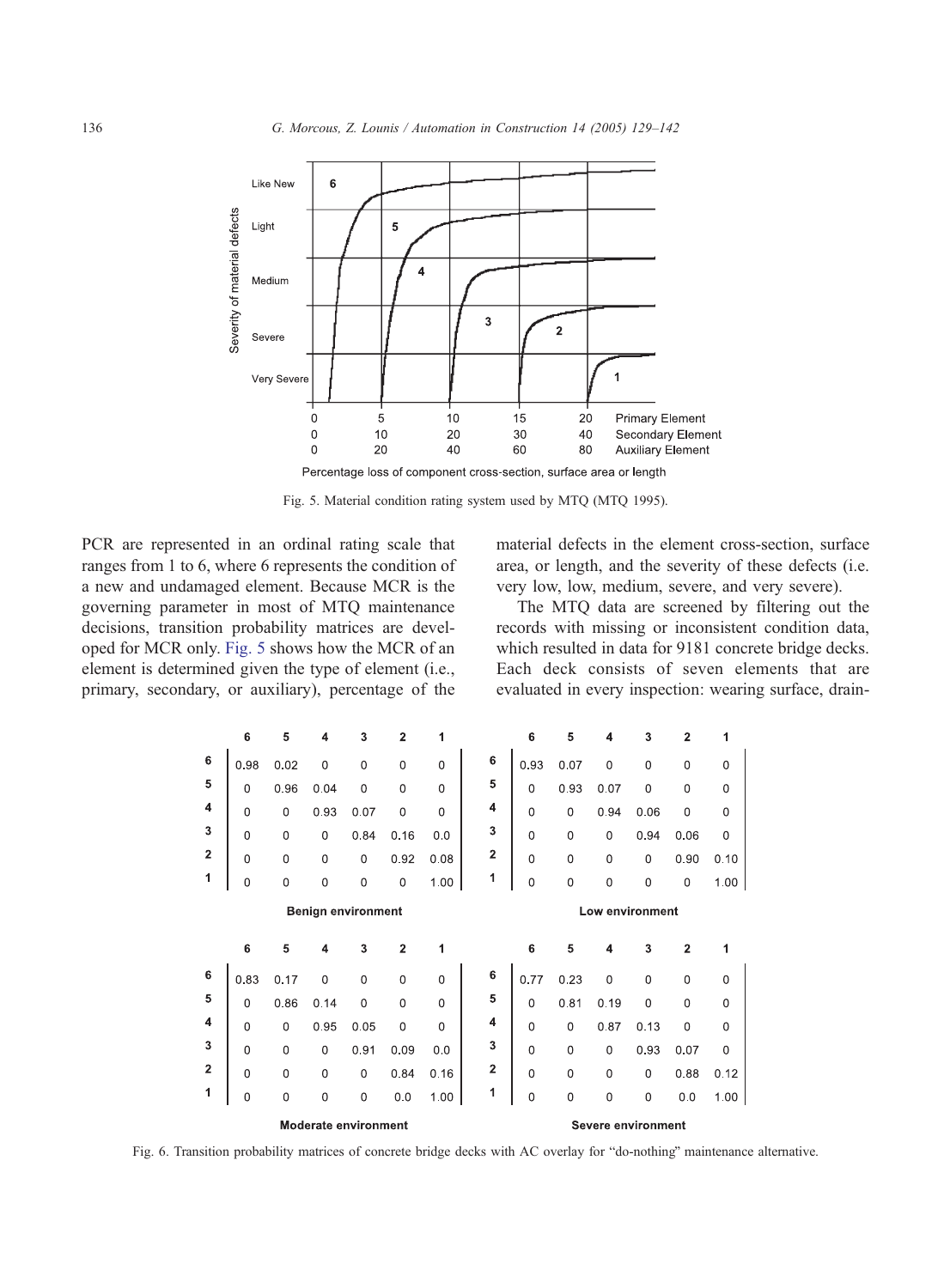Table 1 Maintenance alternatives and unit costs for bridge decks with AC overlay

| Condition      | Alternative 1: "Do-nothing" |                                              | Alternative 2: "Repair"                 |                                              | Alternative 3: "Replace"                |                                              |
|----------------|-----------------------------|----------------------------------------------|-----------------------------------------|----------------------------------------------|-----------------------------------------|----------------------------------------------|
| state          | Description                 | Unit cost<br>$(\frac{\text{S}}{\text{m}^2})$ | Description                             | Unit cost<br>$(\frac{\text{S}}{\text{m}^2})$ | Description                             | Unit cost<br>$(\frac{\text{S}}{\text{m}^2})$ |
| 6              | Do Nothing                  | $\mathbf{0}$                                 | N/A                                     | N/A                                          | N/A                                     | N/A                                          |
| 5              | Do Nothing                  | $\theta$                                     | Minor repair                            | 40                                           | N/A                                     | N/A                                          |
| $\overline{4}$ | Do Nothing                  | $\mathbf{0}$                                 | Major repair                            | 60                                           | Replace overlay and<br>repair substrate | 160                                          |
| 3              | Do Nothing                  | $\mathbf{0}$                                 | Rehabilitate                            | 80                                           | Replace overlay and<br>repair substrate | 160                                          |
| 2              | Do Nothing                  | $\mathbf{0}$                                 | Replace overlay and<br>repair substrate | 160                                          | Replace deck                            | 300                                          |
|                | Do Nothing                  | $\mathbf{0}$                                 | Replace overlay and<br>repair substrate | 180                                          | Replace deck                            | 300                                          |

age system, two exterior faces, two end portions, and the middle portion. The overall condition of the bridge deck (MCR) is calculated as the aggregation of the MCRs of the seven elements using the balancing factors defined by bridge experts in the MTQ bridge management system [\[21\].](#page-13-0) [Fig. 6](#page-7-0) shows the transition probability matrices developed for concrete bridge decks protected with asphaltic concrete (AC) overlay in four environmental categories (benign, low, moderate, and severe). These environmental categories were determined for bridge decks in an earlier study based on the values of four deterioration parameters: highway class, region, average daily traffic and percentage of truck traffic [\[23\].](#page-13-0) Since the proposed approach of maintenance optimization is applied to groups of facilities and not to individual facilities, concrete bridge decks are classified into four groups that correspond to the four environmental categories determined earlier.

Transition probability matrices are developed for 1-year transition period when the "do-nothing"

maintenance alternative is implemented and assuming an undamaged initial state. For simplicity purposes, the cells of the matrices shown in [Fig. 6](#page-7-0) are considered zeros except for the diagonal line and the line above it assuming that a bridge deck can change by, at most, one condition state in a year. Additionally, only three possible maintenance alternatives are considered for each bridge deck: (i) "donothing"; (ii) "repair"; or (iii) "replace". The description of each alternative, its applicability to concrete bridge decks in different condition states, and its estimated unit cost are listed in Table 1. Actual unit costs may differ from the listed ones, however, the unit costs of each alternative relative to other alternatives are almost similar. Fig. 7 shows the transition probability matrices when the "repair" and "replace" alternatives are implemented on bridge decks in any of the four environmental categories. These matrices represent the impact of each maintenance alternative on the condition of concrete bridge decks and are determined based on expert judgment.

|                | 6           | 5        | 4           | 3                    | $\overline{2}$ | 1 |                | 6            | 5           |             | 3                    | $\overline{2}$   | 1                        |
|----------------|-------------|----------|-------------|----------------------|----------------|---|----------------|--------------|-------------|-------------|----------------------|------------------|--------------------------|
| 6              | 1           | 0        | 0           | 0                    | 0              | 0 | 6              | 1            | 0           | 0           | 0                    | 0                | $\overline{0}$           |
| 5              | 1           | $\Omega$ | 0           | 0                    | 0              | 0 | 5              | $\mathbf{1}$ | $\mathbf 0$ | $\mathbf 0$ | $\mathbf 0$          | $\mathbf 0$      | $\overline{0}$           |
| $\overline{4}$ | $\mathbf 0$ |          | 0           | 0                    | 0              | 0 | 4              | 1            | 0           | 0           | 0                    | $\boldsymbol{0}$ | $\overline{0}$           |
| 3              | $\mathbf 0$ |          | $\mathbf 0$ | 0                    | 0              | 0 | 3              | 1            | 0           | 0           | 0                    | $\mathbf 0$      | $\overline{\phantom{0}}$ |
| $\overline{2}$ | $\mathbf 0$ | 0        | 1           | 0                    | $\mathbf 0$    | 0 | $\overline{2}$ | 1            | 0           | 0           | 0                    | $\mathbf 0$      | $\overline{\mathbf{0}}$  |
| 1              | 0           | 0        |             | 0                    | 0              | 0 |                | 1            | 0           | 0           | 0                    | 0                | $\overline{0}$           |
|                |             |          |             | <b>Alternative 2</b> |                |   |                |              |             |             | <b>Alternative 3</b> |                  |                          |

Fig. 7. Transition probability matrices of concrete bridge decks with AC overlay for maintenance alternatives 2 and 3.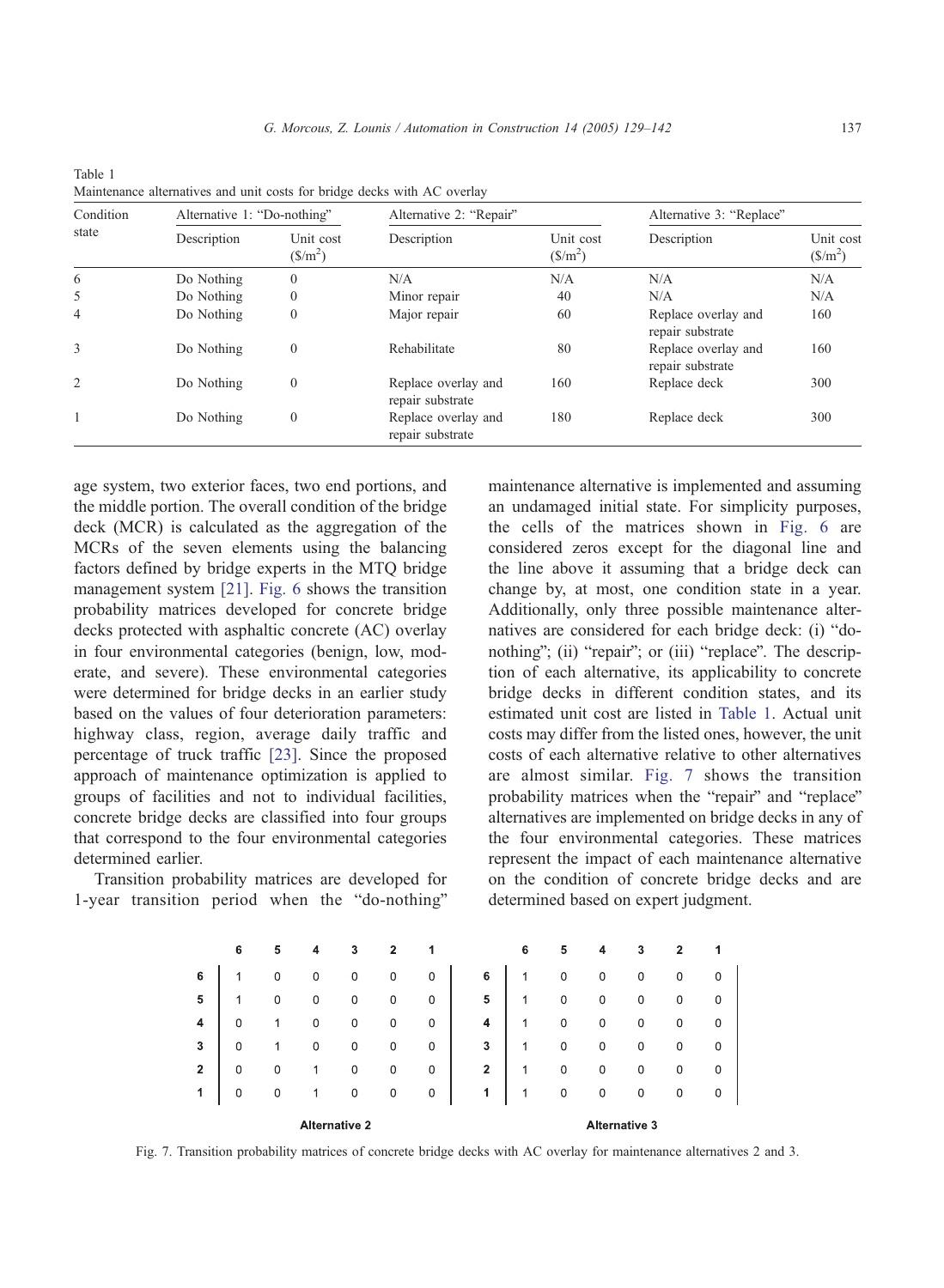Table 2 Size and threshold condition vector for the investigated bridge deck groups

| <b>Bridge</b><br>deck | Size<br>(m <sup>2</sup> ) |      | Threshold condition vector<br>(cumulative conditions) |      |      |      |      |
|-----------------------|---------------------------|------|-------------------------------------------------------|------|------|------|------|
| group                 |                           | 6    |                                                       | 4    | 3    | 2    |      |
| Group 1               | 48.744                    | 0.50 | 0.90                                                  | 0.98 | 1.00 | 1.00 | 1.00 |
| Group 2               | 50,090                    | 0.40 | 0.90                                                  | 0.95 | 0.98 | 1.00 | 1.00 |
| Group 3               | 179,821                   | 0.15 | 0.50                                                  | 0.80 | 0.90 | 0.95 | 1.00 |
| Group 4               | 9570                      | 0.10 | 0.40                                                  | 0.70 | 0.80 | 0.90 | 1.00 |

Table 2 shows the size of the bridge deck network in each group (represented by the total deck surface area) along with the threshold condition vector that is defined as annual constraints on the network condition for that group. These constraints are considered in the optimization model using a penalty method that adds a unit cost of \$500 to the present value of the solution that violates the condition constraints. For simplification purposes, the bridge decks of each group are assumed to have an undamaged initial condition  $(D_{g0}=[1 \ 0 \ 0 \ 0 \ 0 \ 0])$ . This condition changes annually over the 15-year planning horizon using the transition probability matrices shown in

[Figs. 6 and 7](#page-7-0) based on the chosen maintenance alternative every year. A discount rate of 5% is used to calculate the total present value of maintenance costs.

In the proposed GA model, a population size of 50 individuals and a crossover probability of 50% were estimated based on the values recommended by the adopted GA simulator and those used earlier in the literature for similar applications [\[15\].](#page-13-0) The crossover method used was the single point method that has a randomly chosen cut point to divide the selected chromosomes. A mutation probability of 1% was initially estimated and then adjusted automatically by the GA simulator based on the model performance (i.e. convergence) during iterations. In addition, the simulator was used to test different types of crossover (e.g. standard, arithmetic, and heuristic) and mutation (e.g. standard, boundary, and non-uniform) operators to find the optimal combination for the given problem. Fig. 8 shows the progress graph of GA iterations that plots the number of iterations versus the average and best fitness values of each population while searching for optimal solutions. A maximum number of 10,000 iterations is chosen as the stopping criterion because



Fig. 8. Average and best solutions in GA iterations.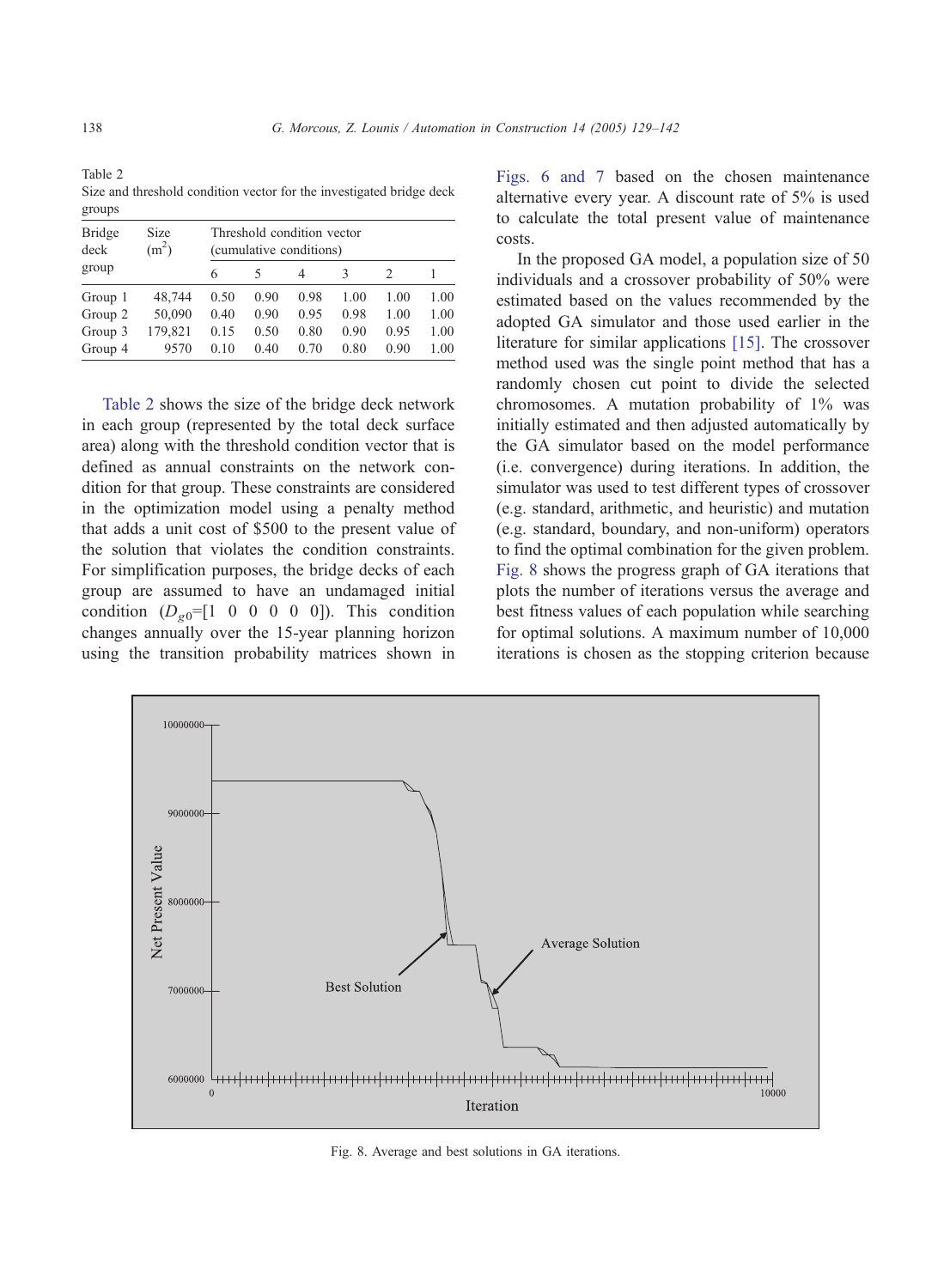|                |                  | Optimal maintenance vectors for bridge |      |                 |                  |      | decks in group 3          |                  |                 |                             |   |                    |                 |      |                   |        |                    |                     |           |                   |            |                    |  |
|----------------|------------------|----------------------------------------|------|-----------------|------------------|------|---------------------------|------------------|-----------------|-----------------------------|---|--------------------|-----------------|------|-------------------|--------|--------------------|---------------------|-----------|-------------------|------------|--------------------|--|
|                |                  | Overall condition vector               |      |                 |                  |      |                           |                  |                 | Optimal maintenance vectors |   |                    |                 |      |                   |        |                    |                     |           |                   |            |                    |  |
| Year           | ७                | 5                                      | 4    | 3               | $\mathbf{\sim}$  |      | Average                   |                  | Do nothing      |                             |   |                    | Repair          |      |                   |        |                    | Replace             |           |                   |            |                    |  |
|                | $\frac{00}{100}$ | $_{\rm 0.00}$                          | 0.00 | 0.00            |                  | 0.00 | 6.00                      |                  | n               | 4                           | 3 | $\scriptstyle\sim$ | $\circ$         | 5    | 4                 | $\sim$ | $\scriptstyle\sim$ | $\circ$             | 5         | 4                 | $\epsilon$ | $\scriptstyle\sim$ |  |
|                | 0.83             | 0.17                                   | 0.00 | 0.00            | 0.00             |      | 5.83                      | ຣຸ               |                 |                             |   |                    | $\frac{8}{2}$   |      |                   |        |                    | $_{\odot}^{\rm 00}$ |           |                   |            |                    |  |
|                | 0.75             | 0.23                                   | 0.02 | 0.00            | 0.00             | 0.00 | 5.73                      | 00.1             | 0.63            |                             | I |                    | 0.00            | 0.37 |                   |        | Ï                  | 0.00                | $_{0.00}$ |                   |            |                    |  |
|                | 0.68             | 0.28                                   | 0.04 | 0.00            | 0.00             | 0.00 | 5.65                      | $\frac{1}{2}$    | 0.75            | 0.58                        |   |                    | 0.00            | 0.25 | 0.2               |        |                    | 0.00                | 0.00      | $\overline{0.21}$ |            |                    |  |
|                | 0.57             | 0.38                                   | 0.05 | 0.00            | 0.00             | 0.00 |                           | S.               | 0.98            | $\overline{0.21}$           |   |                    | 0.00            | 0.02 | $\overline{0.5}$  |        |                    | 0.00                | $_{0.00}$ | 0.28              |            |                    |  |
|                | 64.0             | 0.45                                   | 0.06 | 0.00            | $_{\rm 0.0}$     | 0.00 |                           | $\frac{8}{1}$    | $\frac{8}{1}$   | <u>ี ว</u> ิ                |   |                    | 0.00            | 0.00 | 0.55              |        |                    | 0.00                | 0.00      | 0.24              |            |                    |  |
|                | 0.83             | 0.17                                   | 0.00 | 00(             | 0.00             | 0.00 |                           | $\dot{5}$        | 0.97            | 0.94                        |   |                    | 0.00            | 0.03 | 0.03              |        |                    | 0.00                | 0(        | 0.03              |            |                    |  |
|                | 0.71             | 0.27                                   | 0.02 | 0.00            | 0.00             | 0.00 |                           | $\frac{8}{1}$    | 0.86            |                             |   |                    | $\geq$          | 0.14 |                   |        |                    | 0.00                | $\approx$ |                   |            |                    |  |
| ∝              | 0.59             | 0.36                                   | 0.05 | 0.00            | $\overline{0}$ . | 0.00 |                           | $\frac{00}{100}$ | $\frac{8}{1}$   | 0.74                        |   |                    | 0.00            | 0.00 | $\overline{0.12}$ |        |                    | 0.00                | $_{0.00}$ | 0.14              |            |                    |  |
|                | 0.51             | 0.42                                   | 0.07 | 0.00            | $\overline{0.0}$ | 0.00 |                           | S.               | 00.1            | 0.40                        |   |                    | 0.00            | 0.00 | 0.21              |        |                    | 0.00                | 0.00      | 0.39              |            |                    |  |
|                | 0.44             | 0.46                                   | 0.10 | 0.00            | $\overline{0.0}$ | 0.00 |                           | $\frac{8}{1}$    | 00.1            | 0.65                        |   |                    | 0.00            | 0.00 | $\overline{1}$    |        |                    | 0.00                | 0.00      | 0.24              |            |                    |  |
|                | 0.43             | 0.51                                   | 0.06 | 0.00            | $\overline{0}$ . | 0.00 | $33804$<br>$536$<br>$514$ | S.               | 0.98            | 0.00                        |   |                    | 0.00            | 0.02 | 0.78              |        |                    | 0.00                | 0.00      | 0.22              |            |                    |  |
| ċ,             | 0.36             | 0.53                                   | 0.10 | 0.00            | $_{\rm 0.0}$     | 0.00 |                           | 00.1             | $\frac{8}{1}$   | 0.53                        |   |                    | 0.00            | 0.00 | 0.33              |        |                    | 0.00                | 0.00      | 0.14              |            |                    |  |
| $\mathbf{r}$   | 0.30             | 0.55                                   | 0.15 | 00(             | $\tilde{\circ}$  | 0.00 |                           | 00 <sub>1</sub>  | $\frac{8}{100}$ | 0.79                        |   |                    | 00 <sup>1</sup> | 0.00 | $\overline{21}$   |        |                    | 0.00                | 000       | 0.00              |            |                    |  |
| $\overline{4}$ | 0.28             | 0.55                                   | 0.17 | 00 <sub>1</sub> | 0.00             | 0.00 | 5.09                      | $\frac{1}{2}$    | $\frac{8}{1}$   | 0.65                        |   |                    | 00(             | 0.00 | 0.16              |        |                    | 0.00                | 0.00      | 0.19              |            |                    |  |
|                | 0.24             | 0.52                                   | 0.22 | 0.02            | 0.00             | 0.00 | 4.99                      | 00.1             | 00.1            | 0.89                        |   |                    | 0.00            | 0.00 | 0.04              |        |                    | 0.00                | $_{0.00}$ | 0.07              |            |                    |  |

Table 3

the progress graph indicated no increase in the average fitness beyond this number.

Table 3 lists portions of the optimal solution that represent the maintenance vectors of the concrete bridge decks in group 3. This solution describes the percentage of the deck area in each condition state that requires each maintenance alternative for each year in the planning horizon. Additionally, the overall condition vectors that represent the results of applying these alternatives are listed. For example, at year 3 (the shaded row), the optimal solution indicates that: (i) 100% of the bridge decks in condition 6 will have the "do-nothing" alternative; (ii) 75% of bridge decks in condition 5 will have the "do nothing" alternative, while the remaining 25% will have the "repair" alternative; (iii) 58% of the bridge decks in condition 4 will have the "do nothing" alternative, 21% will have the "repair" alternative, and the remaining 21% will have the "replace" alternative. These are percentages from the overall condition vector of the previous year (i.e. the year 2 in this example), which has the following condition distribution: 75% of the bridge decks are in condition 6, 23% are in condition 5, and only 2% are in condition 4. Applying these maintenance vectors will result in the overall condition distribution shown in the shaded row (i.e. 68% of the bridge decks are in condition 6, 28% are in condition 5, and 4% are in condition 4), which in turn will be used in calculating the optimal maintenance vectors of the following year (i.e. the year 4 in this example).

In order to demonstrate the impact of applying the optimal solution on concrete bridge decks, the deterioration curves of the four bridge deck groups over the entire planning horizon are plotted in [Fig. 9](#page-11-0) . This figure shows a significant improvement in the overall condition at year 6 for all bridge deck groups and a less significant improvement at year 11 for groups 3 and 4 in particular. The timing of the first maintenance indicates that in order to minimize the long-term maintenance costs, early treatments of deck defects are required. The amount of these treatments and their frequency differ considerably from one group to another. For example, bridge decks in group 4 (severe environment) required extensive treatments every 5 years, while those in group 1 (benign environment) required slight treatment only once during the 15-year period. The total cost of these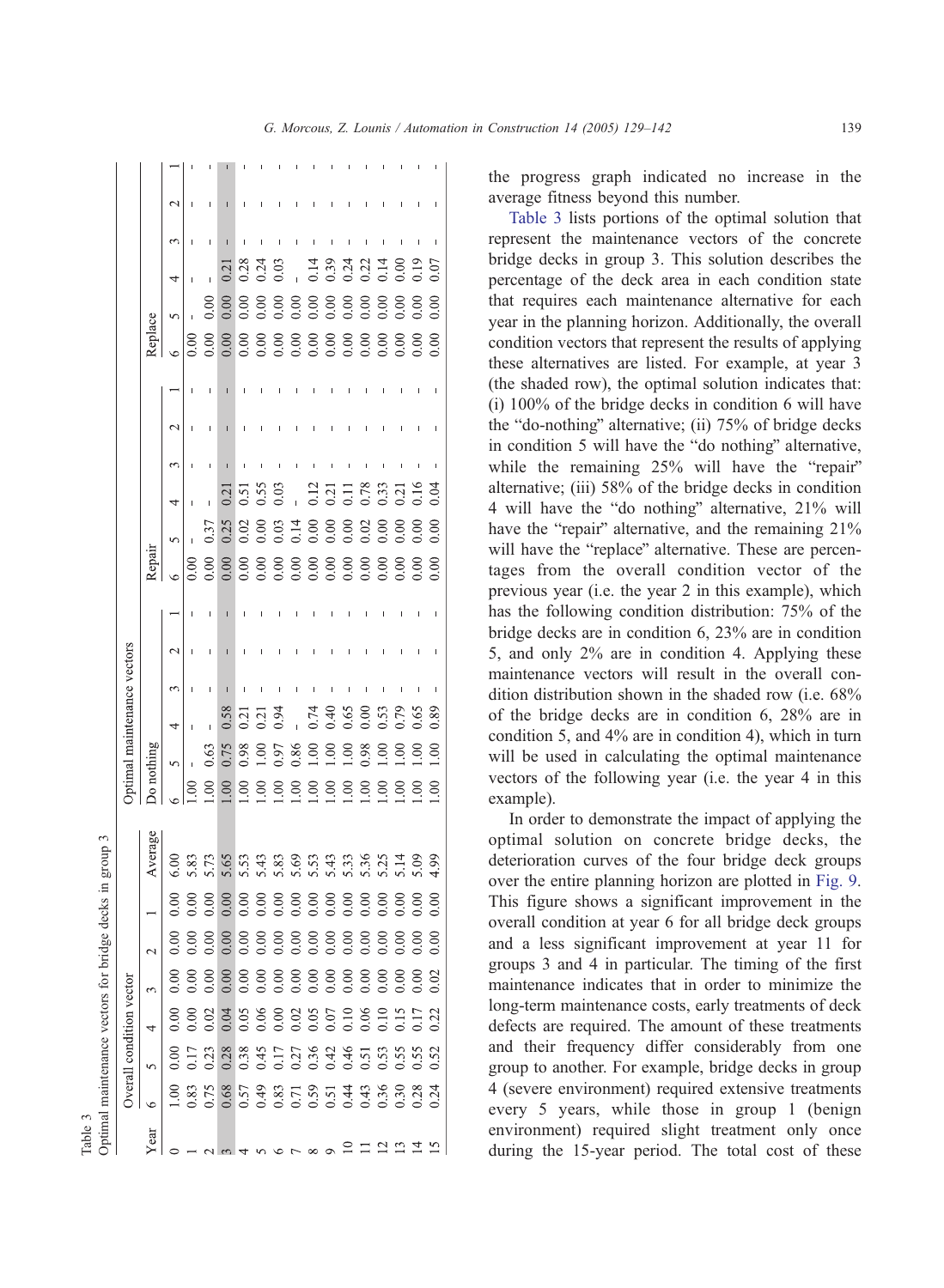<span id="page-11-0"></span>

Fig. 9. Impact of optimal maintenance alternatives on average condition rating of bridge decks.

treatments in every year is shown in Fig. 10 for each group. This figure shows different spending policies on the maintenance, rehabilitation, and replacement of bridge decks. For instance, bridge decks in group 1 do not require spending on maintenance in the first years as much as in the last years because of their low deterioration rate, while bridge decks in groups 2 and 3 require almost the same amount of spending on



Fig. 10. Annual cost of optimal maintenance alternatives for all four groups.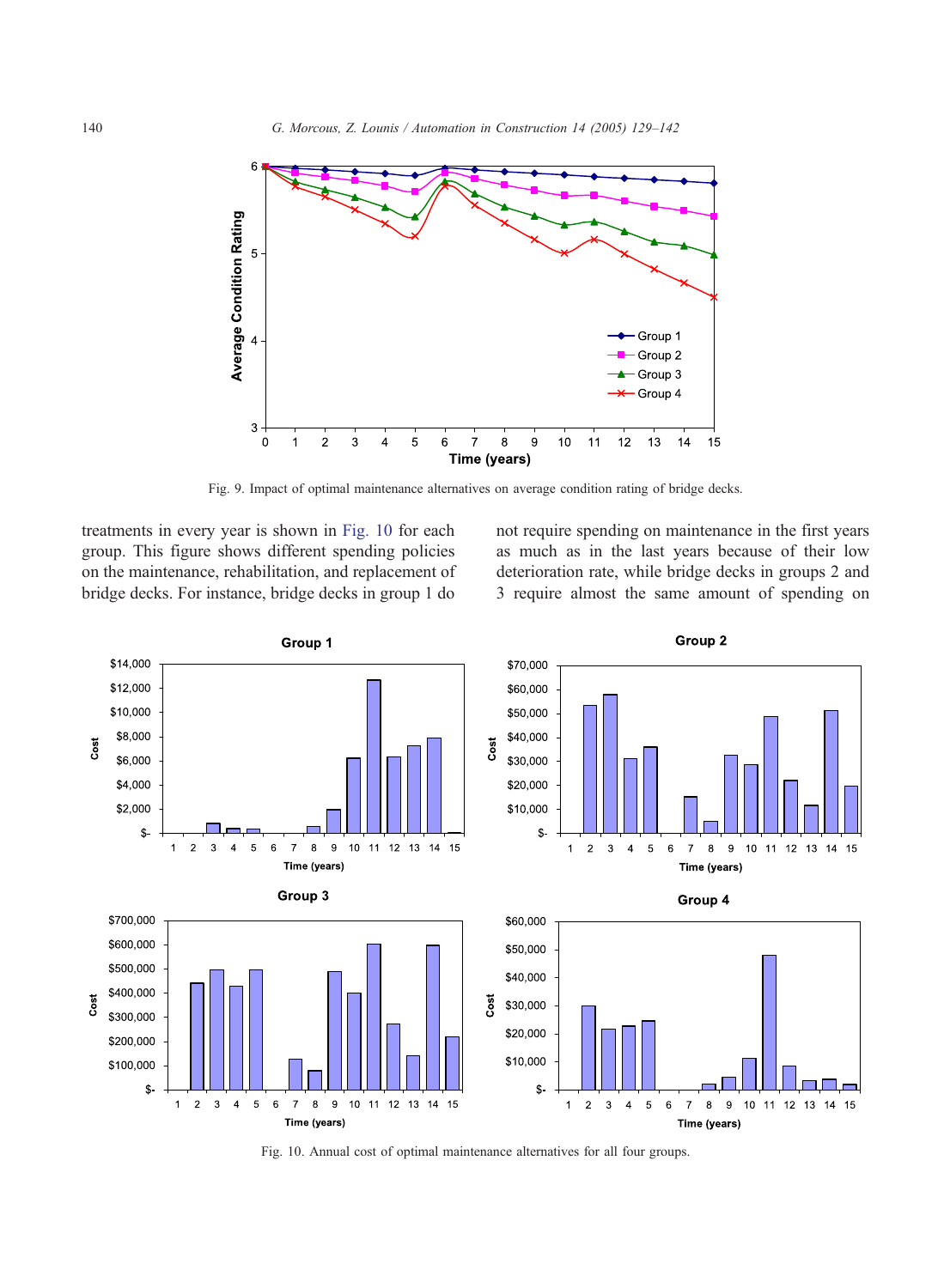maintenance over the entire planning horizon. Due to the high deterioration rate of bridge decks in group 4, replacement may be required for some bridge decks, which is evident from the clear peak shown in year 11.

### 5. Conclusions

This paper presents a new approach to programming maintenance alternatives for a network of infrastructure facilities. This approach uses genetic algorithm optimization techniques to resolve the computational complexity of the optimization problem and Markov-chain performance prediction models to account for the uncertainty in infrastructure deterioration, condition assessment, and measurement errors. The formulation of the optimization problem minimizes the life-cycle cost of an infrastructure network over a given time period while keeping the network condition above a predefined threshold value. In this formulation, infrastructure facilities are classified into groups according to some explanatory variables, such as type, material properties, operating loads, and environmental conditions, which govern the facility performance. This classification achieves reliable performance prediction modeling and reduces the computational complexity of the optimization problem.

The proposed approach was applied to programming the maintenance activities of concrete bridge decks protected with asphaltic concrete overlay. Field data obtained from the Ministére des Transports du Québec were used to develop four transition probability matrices that represent the deterioration of concrete bridge decks in four environmental categories (benign, low, moderate, and severe). These categories were used to set up the bridge deck groups required for the proposed optimization formulation. The output of this approach comprises the percentages of the bridge deck areas in each group that requires specific maintenance action in every year of the planning horizon. These percentages minimize the total maintenance costs and ensure that the overall average condition of each group is within acceptable limits. This application illustrated the feasibility, efficiency, and capability of using genetic algorithms in conjunction with Markov-chain models.

Future research is recommended to compare the proposed approach for maintenance optimization with conventional stochastic optimization techniques, such as stochastic dynamic programming, that can accommodate the use of Markov chains for performance prediction. This comparison might consider the latest developments in Neuro-dynamic programming, which uses artificial neural networks and other approximation architectures to overcome the limitations of the standard dynamic programming.

## Notations

- G number of facility groups
- T number of years in the planning horizon
- S number of condition states in the adopted rating system
- $Q_g$  quantity of facilities in group g
- $M_{\rm g}$  number of possible maintenance alternatives for facilities in group g
- $D_{gt}$  condition vector  $(1\times S)$  of group g at the beginning of year  $t$
- $d_{\text{gt}}^s$ percentage of deck area from group  $g$  in condition state  $s$  at year  $t$
- ${\bf P}_{\text{cm}}$  transition probability matrix (S $\times$ S) of group  $g$  when the maintenance alternative  $m$  is implemented
- $p_{gm}^{i,j}$ transition probability of group  $g$  from condition state  $i$  to condition state  $j$  during 1 year when the maintenance alternative  $m$  is implemented
- $X_{emt}$  maintenance vector (1×S) of group g for maintenance alternative  $m$  during year  $t$
- $x_{emt}^s$ percentage of facilities in group  $g$  and condition state s that had the maintenance alternative  $m$  during year  $t$
- $C_{\text{gm}}$  cost vector (S×1) of group g and maintenance alternative m
- $c_{\textit{om}}^{\textit{s}}$ unit cost of implementing maintenance alternative  $m$  on the facilities in group  $g$  and conditon state s
- I unit vector  $(S \times 1)$

 $r$  discount rate

- $P V_{\sigma}^T$ present value of the total cost of maintenance alternatives implemented on facilities from group  $g$  over the entire planning horizon  $T$
- $D_{gt}^{Cum}$  cumulative condition vector of group g at the beginning of year  $t$

 $\boldsymbol{D}_{g}^{\text{Thr}}$ threshold condition vector  $(1\times S)$  of group g

 $B_t$  maintenance budget available for year t